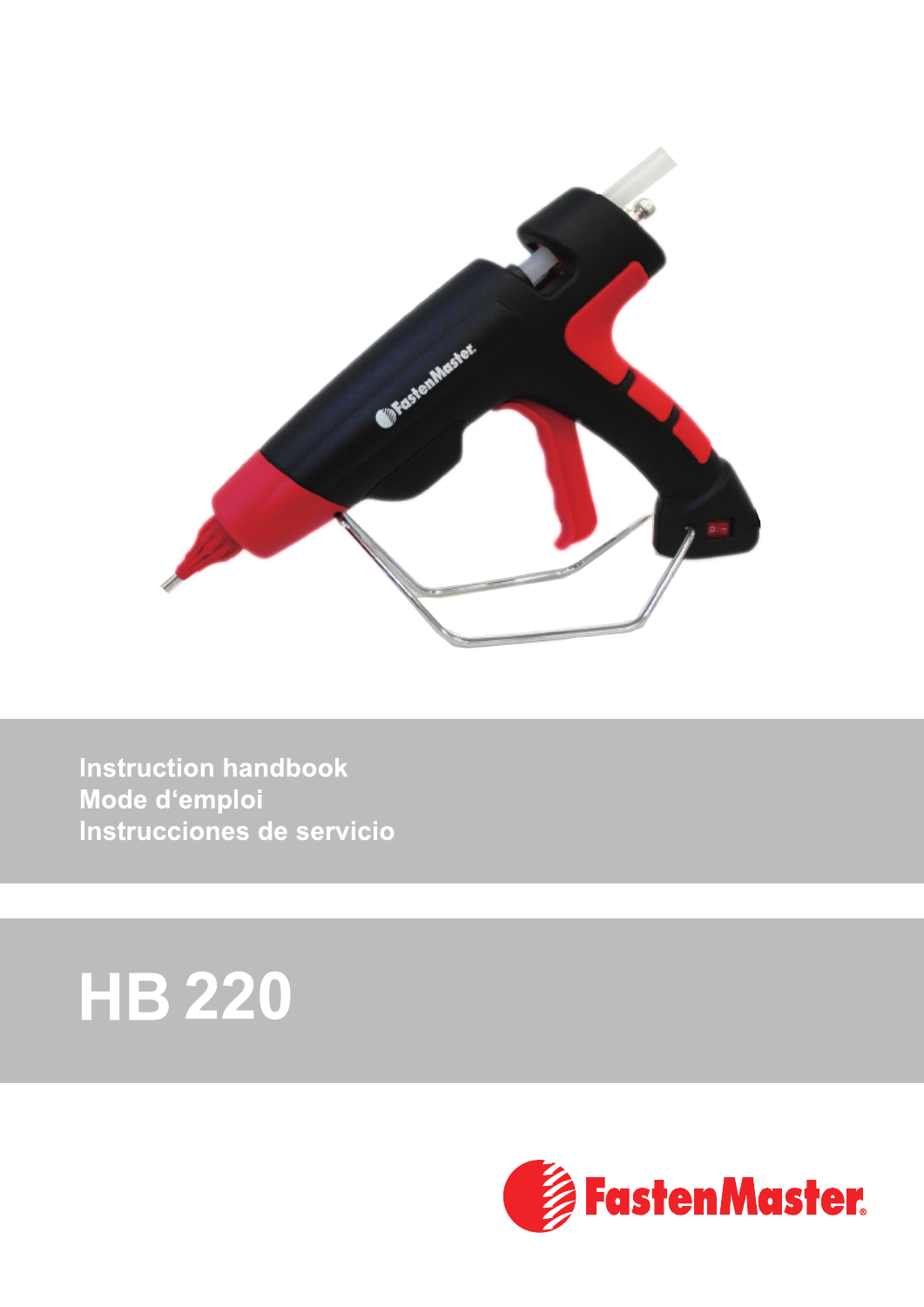# **HB 220**

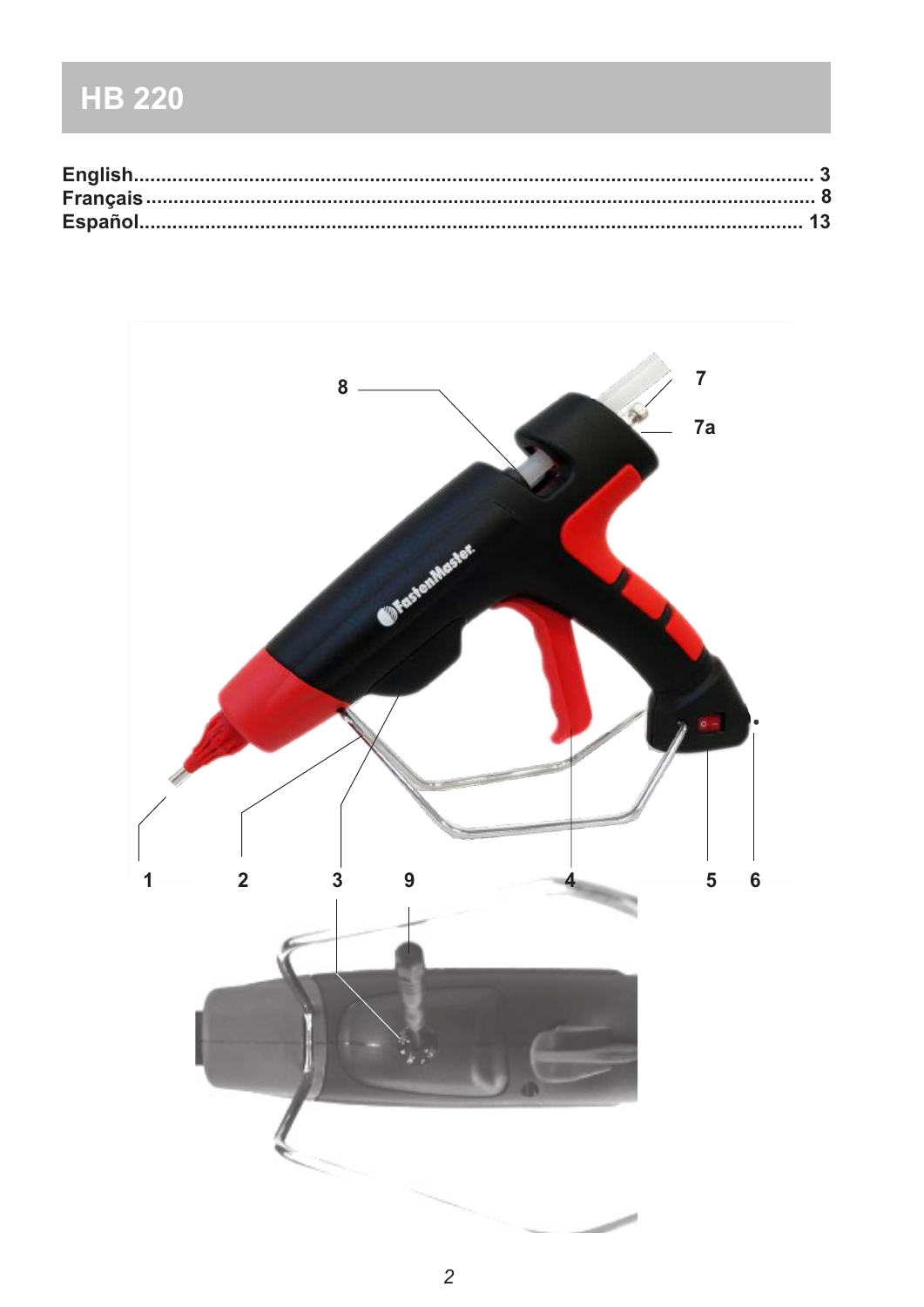### **General**



### **1 General**

Before first operating the HB 220 adhesive pistol, please read this operating manual carefully and thoroughly through. Please pay special attention to the safety information in chapter 2.

This operating manual must be available to every user.

All position numbers stated in this operating manual (e.g. "nozzle (1)") apply to the figure on page 2.

### **1.1 Scope of application**

The HB 220 is intended for use with hot-melt adhesive in candle form (correct intended use).

Any other usage is unauthorized.

### **1.2 Specifications**

| Description                                                        | <b>HB 220</b>                                                   |
|--------------------------------------------------------------------|-----------------------------------------------------------------|
| Included in delivery                                               | adhesive pistol, screwdriver, spare nozzle,<br>operating manual |
| Dimensions [in]                                                    | $11.4 \times 9 \times 2.16$                                     |
| Weight [oz]                                                        | 21.1                                                            |
| Operational voltage [V AC]                                         | 110120, 60 Hz                                                   |
| Power consumption [W]                                              | 220                                                             |
| <b>Insulating Class</b>                                            | 1                                                               |
| Safety class                                                       | <b>IP20</b>                                                     |
| Working temperature [°F]                                           | 284428, preset to 356374                                        |
| Controller                                                         | bimetallic temperature regulator                                |
| <b>WWWWWF</b> ot-melt adhesive in candle form,<br>Adhesive AWWWWWW |                                                                 |
|                                                                    | $\varnothing$ 1/2 mm                                            |
| Adhesive performance [lb/h*]                                       | 1.52.6                                                          |
| * depending on temperature and adhesive viscosity                  |                                                                 |

### **1.3 Device elements**

|    | Melt nozzle                |
|----|----------------------------|
| 2  | Stand                      |
| 3  | Temperature setting        |
|    | Trigger                    |
| 5  | On/off switch              |
| 6  | Power cable                |
|    | Setting screw stroke limit |
| 7a | Locknut stroke limit       |
| 8  | Insulation socket          |
|    | Screwdriver (included)     |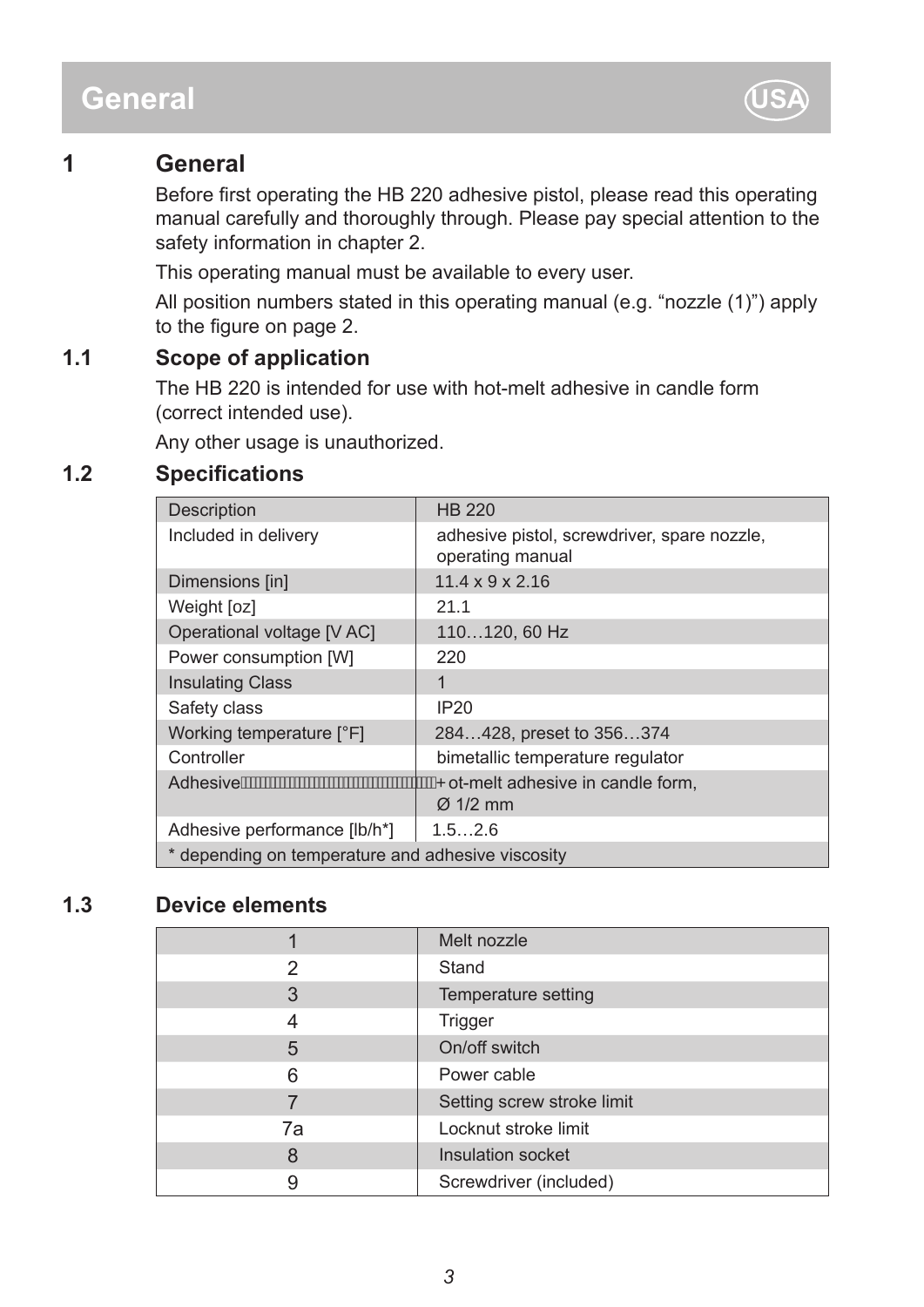



### **2.1 Possible hazards**



#### **Burn hazard!**

The nozzle (1) and melted hot-melt adhesive can reach temperatures of over 200 °C (390 °F). Always wear heat protecting gloves if contact is unavoidable.



### **Irritating smells!**

Hot-melt adhesives give off vapors which can have irritating smells. Ensure that there is sufficient ventilation.

If the device is improperly used, isolated instances of mucous membrane irritation could occur. You should contact a doctor immediately in such cases!

### **2.2 Information for safe operation**

In order to protect against malfunctions and maloperation, always follow the following information exactly:

- Remove combustible or heat-sensitive objects from the vicinity of the nozzle (1).
- The warmed-up device must be placed on its stand (2). It must never be placed on its side.
- Never operate the trigger (4) with excessive force.
- Protect the device from moisture and wetness (electric shock protection).
- Observe information contained in the hot-melt adhesive processing sheet (processing error avoidance).
- If working above head height, ensure that drops do not form to protect against burns to personnel or working equipment.
- Always remove the power cable before carrying out any work to the device (maintenance, cleaning)
- The device may only be operated on sockets with a protective earth.
- Any extension cables must also be provided with a protective earth. Check that the extension cable is in good condition before use.
- Always remove the mains plug after use. Allow the device to cool down completely before storing it.
- If you observe damage to the device or the power cable, remove the mains plug immediately. Ensure that the device is checked immediately by an electrician. It may only be put into operation once again after repairs have been correctly carried out (see chapter 8).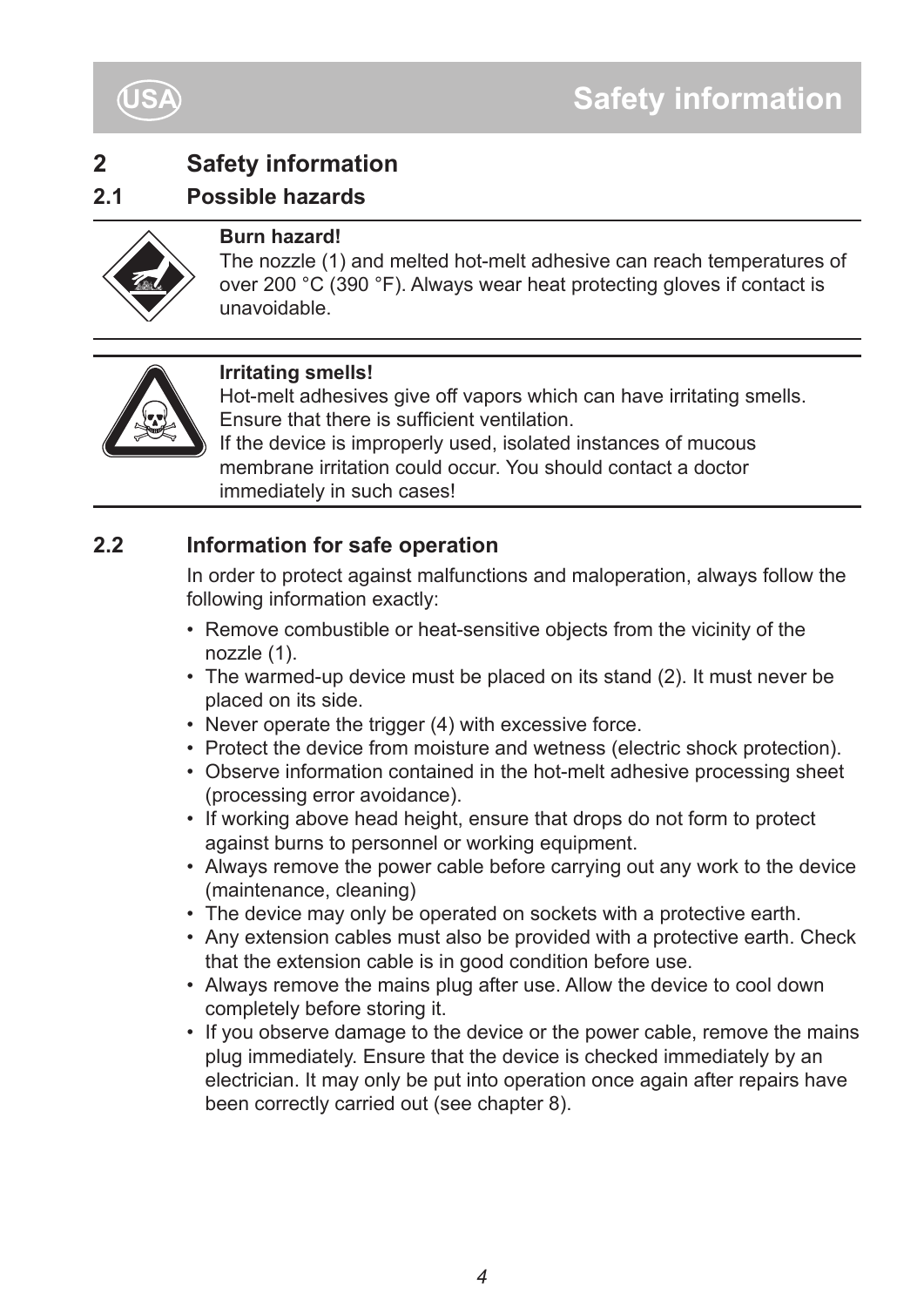## **Operation**



### **3 Operation**

Please always pay attention to the safety information in chapter 2.



### **Attention!**

Observe the following instructions to prevent the risk of injuries and damage to the device:

- Never lay down the device on its side in its hot operative state. This 1. could cause the unchecked leakage of adhesive. Danger of burns!
- 2. Never remove the adhesive residues from the melting chamber by force (e.g. with a scraper or screwdriver). This could damage the interior lining of the melting chamber.
- 3. Never loosen "frozen" hot-melt adhesive candles by force (e.g. with tongs).

### **3.1 Initial operation**

- 1.Insert the mains plug (6) into a power socket with protective earth.
- 2.Switch the device on using the on/off switch (5).

The red operating lamp on the on/off switch (5) illuminates. The device starts to warm up immediately.

- 3.If the adhesive candle has already been inserted, liquid adhesive can come out of the nozzle. You should place the device on a suitable surface to protect against this. Allow the device to heat up for between 3 and 4 minutes (depending on adhesive type).
- 4.Push the hot-melt adhesive candle to the opening in the rear of the device as far as the black insulation socket (8).

### **3.2 Setting the temperature**



Use the included screwdriver (9) to set the temperature at the turning knob (3) to the desired value.

The temperature is preset at delivery to a value of 180 °C (360 °F).

### **3.3 Setting the stroke limit**

The stroke limit allows the front end position of the trigger to be adjusted. This allows the user to

- achieve a comfortable trigger setting for himself or
- adjust precise metering of the adhesive for each working stroke.

To set the stroke limit, please carry out the following steps:

- 1.Loosen the locknut (7a).
- 2.Adjust the setting screw (7) so that the trigger has the required initial position, or so that the required adhesive quantity is applied per working stroke.
- 3.Tighten the locknut (7a) to secure the setting.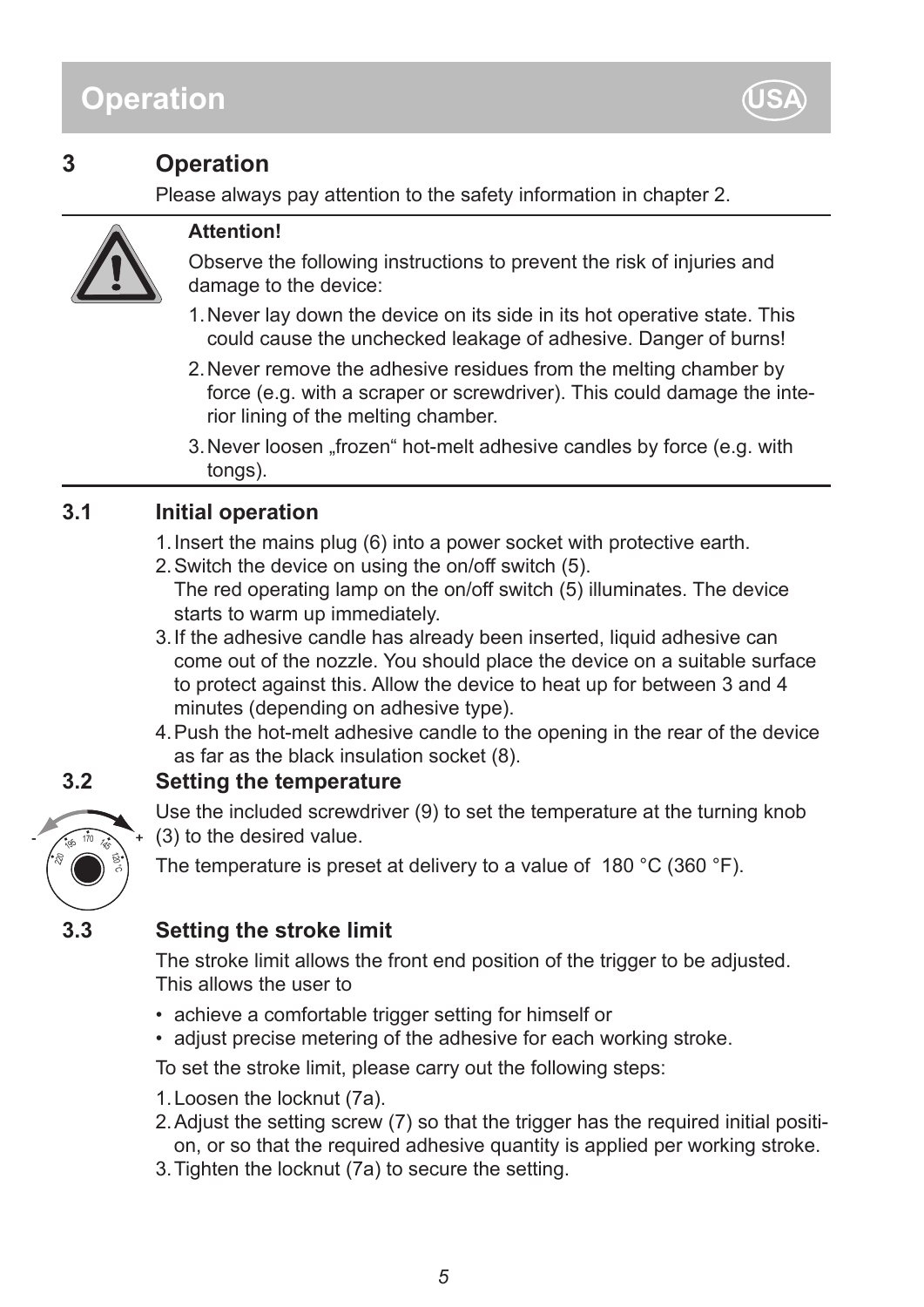

### **3.4 Operating information**

Please observe the following tips and information so that you are able to continuously achieve perfect adhesive application.

- Surfaces to be glued should be at room temperature and free of dust, grease and moisture. Remainders of wax, separating oils, plasticizers or impregnation media on the workpieces can lead to loosening of the adhesion immediately or later.
- Apply the hot-melt adhesive using points or lines. Larger adhesive points remain adhesive longer than small ones. Immediately after applying the adhesive, press the workpieces firmly together for a few seconds.
- Apply the adhesive slowly and continuously so that the processing temperature is not fallen below.

### **3.5 Changing the adhesive**

If you want to change the adhesive type, push the remains of the old adhesive out with the new adhesive candle.

You should never pull the old adhesive candle out of the device.

This can cause damage to the transport mechanism.

### **3.6 Breaks/end of work**

Turn the device off at the power switch (5) if you do not require any adhesive for longer than 20 or 25 minutes.

The adhesive can remain in the device and be remelted later on.

### **3.7 Changing the nozzle**



### **Burn hazard!**

When carrying out the working steps described below, you must wear heat-protective gloves!

There is a wide range of special nozzles available for special tasks. To replace the nozzle, please carry out the following steps.

- 1.Heat the device up.
- 2.Separate the device from the mains by removing the mains plug.
- 3.Unscrew the nozzle (1).
- It is imperative that you do not pull the trigger, to prevent uncontrolled ejection of adhesive.
- 4.Screw the replacement nozzle on hand-tight.

The device can be put into operation again immediately.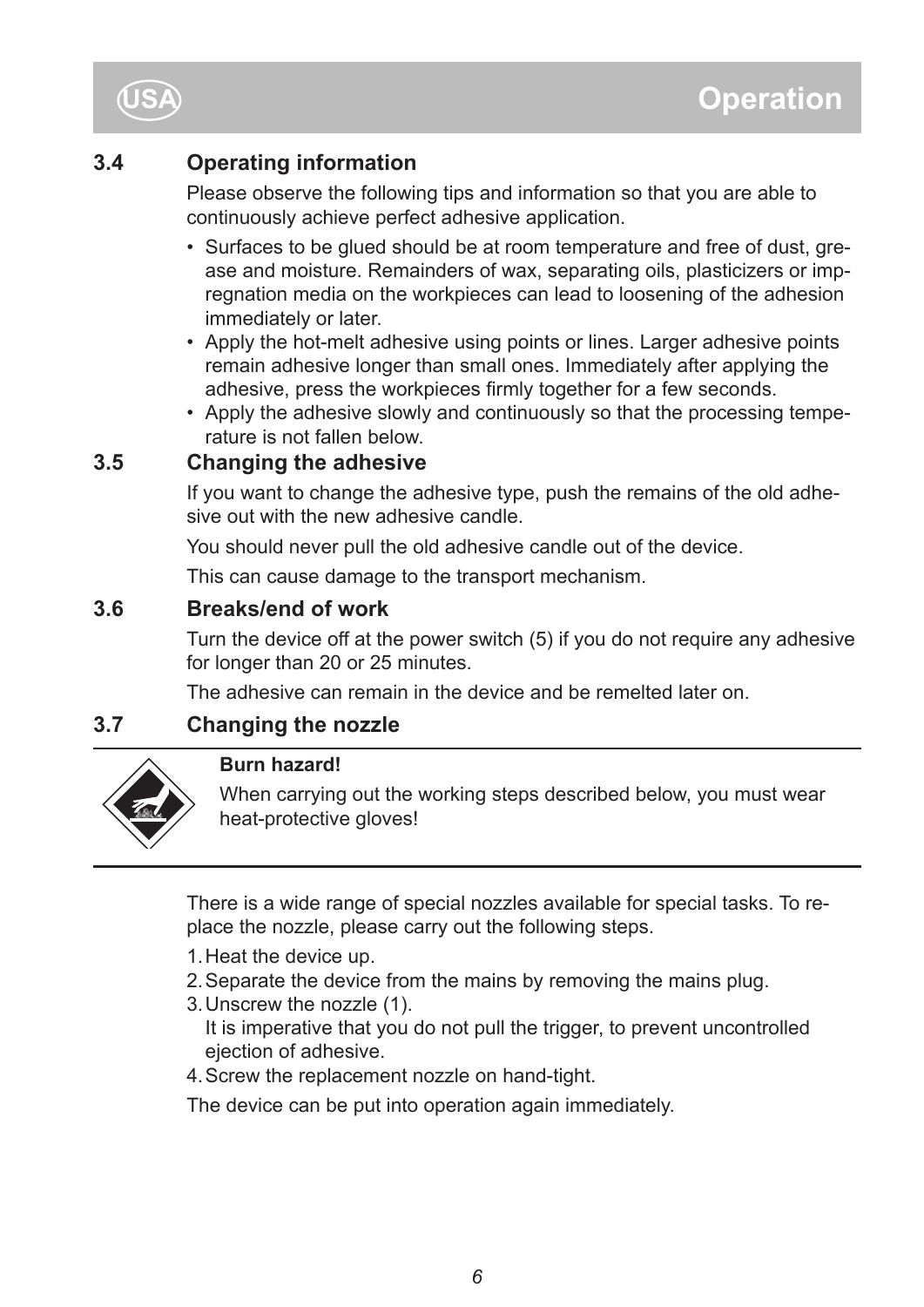### **Maintenance**



### **4 Maintenance**

The device is maintenance-free. It is not fitted with any wear parts.

### **5 Repair**

Repairs may only be carried out by trained electricians.

For your own safety, we recommend that you use our rapid and inexpensive replacement service.

### **6 Accessories**

A wide range of melting nozzles is available to operate the hot-melt adhesive pistol. Contact your dealer or adviser for information.

### **7 Warranty**

The device has been developed and manufactured using state-of-the-art technology. We offer all original purchasers a warranty corresponding to the statutory requirements for function, material and manufacture. Normal wear and tear is excluded.

The warranty ceases if incorrect handling, application of force, repair by third parties and fitting of non-original spare parts is determined.

The warranty includes overhaul or replacement as decided by the manufacturer. Any warranty beyond our scope of delivery is excluded since we have no influence on the correct and professional use of the device.

Please observe our general terms and conditions!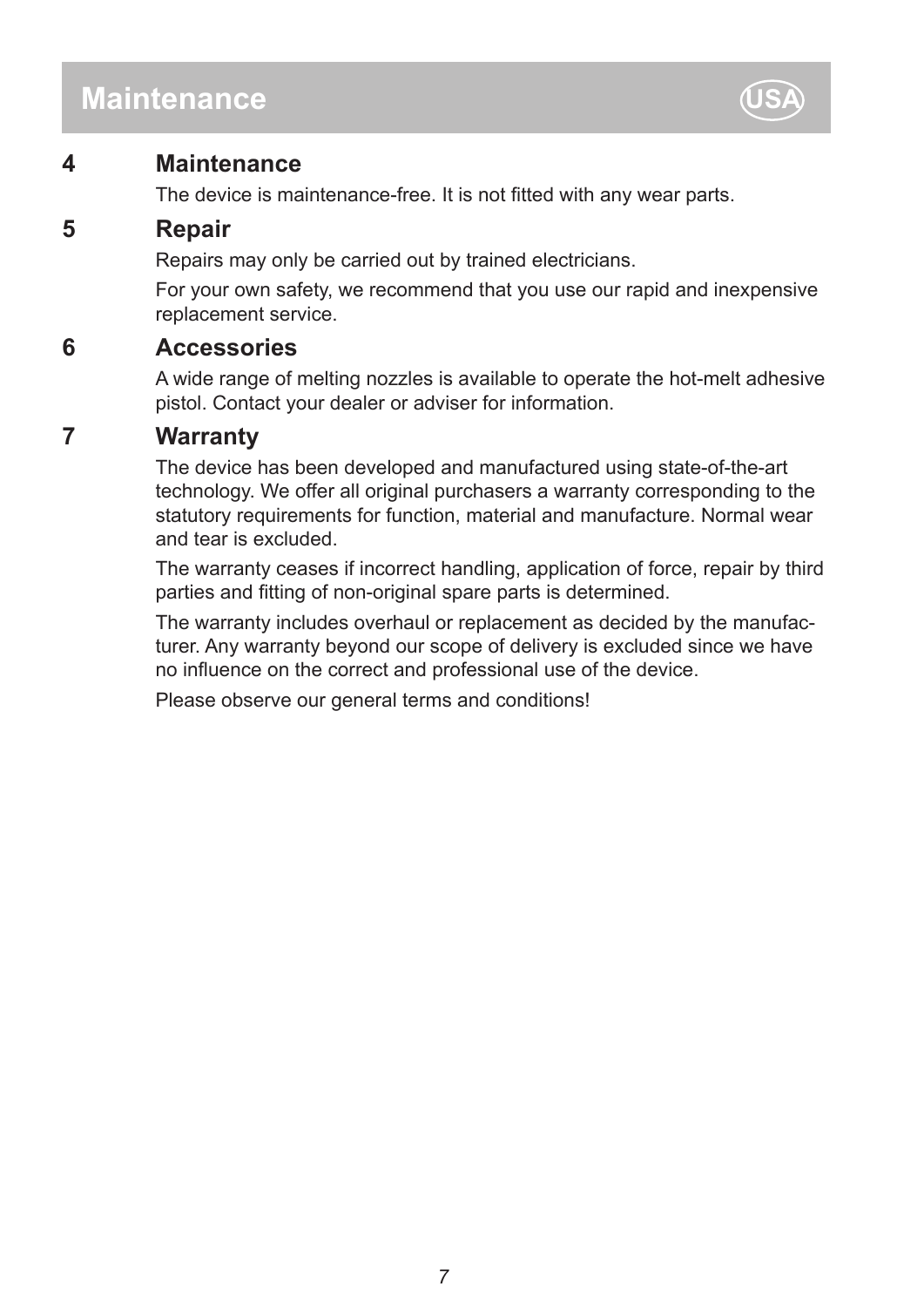### **1 Généralités**

Veuillez lire attentivement et entièrement ce mode d'emploi avant de mettre en service le pistolet à colle HB 220. Veillez en particulier aux consignes de sécurité mentionnées dans le chapitre 2.

Ce mode d'emploi doit être toujours accessible pour chaque utilisateur.

Tous les numéros de position nommés dans ce mode d'emploi (par ex. "buse (1)") se réfèrent à la figure reproduite en page 2.

### **1.1 Domaine d'utilisation**

Le pistolet à colle HB 220 sert à utiliser des colles thermofusibles sous forme de cartouches (utilisation conforme à la l'utilisation).

Toute autre utilisation n'est pas permise.

### **1.2 Caractéristiques techniques**

| Désignation                                        | <b>HB 220</b>                                                       |  |
|----------------------------------------------------|---------------------------------------------------------------------|--|
| Fourniture                                         | Pistolet à colle, tournevis, buse de remplacement,<br>mode d'emploi |  |
| Dimensions [in]                                    | $11.4 \times 9 \times 2.16$                                         |  |
| Poids [oz]                                         | 21.1                                                                |  |
| Tension de service [V AC]                          | 110120, 60 Hz                                                       |  |
| Puissance absorbée [W]                             | 220                                                                 |  |
| Classe d'isolation classe                          | 1                                                                   |  |
| Classe de protection                               | <b>IP20</b>                                                         |  |
| Température de travail [°F]                        | 284428, préréglée sur 356374                                        |  |
| Régulation                                         | Thermorégulateur bimétallique                                       |  |
| Colle                                              | Colle thermofusible sous forme de<br>cartouche, Ø 1/2 mm            |  |
| Puissance de collage [lb/h*]                       | 1.52.6                                                              |  |
| * selon la température et la viscosité de la colle |                                                                     |  |

### **1.3 Eléments de l'appareil**

|    | Buse de fusion                            |
|----|-------------------------------------------|
| 2  | Support                                   |
| 3  | Régulateur de température                 |
| 4  | Gâchette                                  |
| 5  | Interrupteur arrêt-marche                 |
| 6  | Cordon d'alimentation                     |
|    | Vis de réglage de la limitation de course |
| 7a | Contre-écrou de la limitation de course   |
| 8  | Douille d'isolation                       |
| 9  | Tournevis (fourni)                        |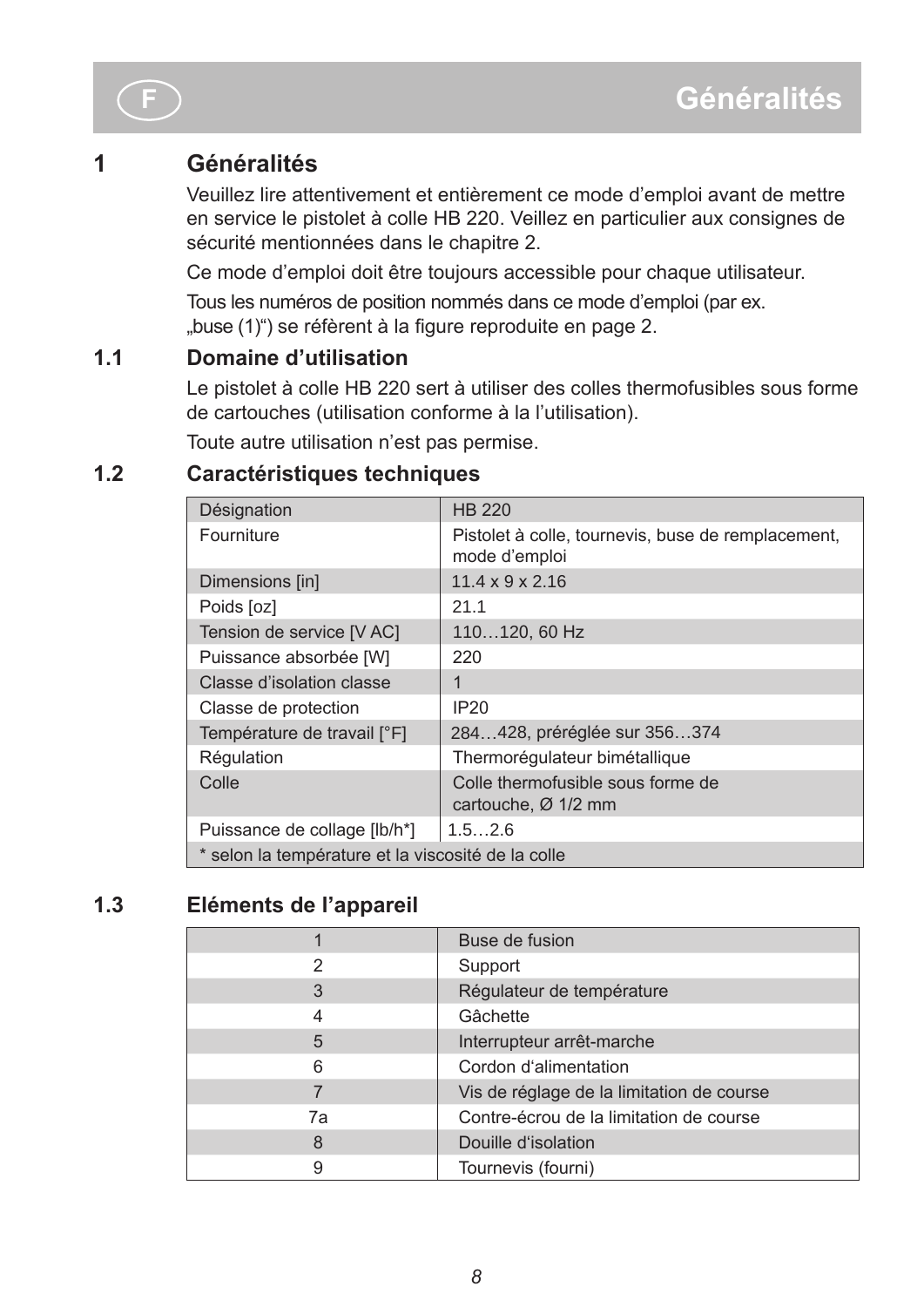## **Consignes de sécurité F**



### **2 Consignes de sécurité**

### **2.1 Dangers possibles**



### **Danger de brûlure!**

La buse (1) et la colle thermofusible fondue peuvent atteindre une température supérieure à 390 °F. Portez des gants calorifuges si un contact est inévitable.



#### **Odeurs désagréables!**

Les colles thermofusibles dégagent des vapeurs qui peuvent avoir une odeur désagréable. C'est pourquoi vous devez assurer une aération suffisante.

En cas d'application incorrecte, des irritations ponctuelles des muqueuses peuvent survenir. Dans ce cas, consultez immédiatement un médecin!

### **2.2 Consignes concernant une utilisation sûre**

Veuillez toujours observer les consignes suivantes afin de vous protéger contre les perturbations de fonctionnement et des commandes erronées:

- • Retirez les objets inflammables ou sensibles à la chaleur de la zone de la buse (1).
- L'appareil chauffé doit être posé sur le support (2). Il ne doit pas être posé sur le côté.
- N'actionnez jamais la gâchette (4) en employant la force.
- Protégez l'appareil de l'humidité (protection contre l'électrocution).
- Respectez la fiche technique d'utilisation de la colle thermofusible (protection contre les erreurs d'utilisation).
- Faites attention à la formation de gouttes lorsque vous travaillez en hauteur afin d'éviter des brûlures du personnel ou des objets de travail.
- Avant chaque intervention sur l'appareil (entretien, nettoyage), veuillez le débrancher.
- L'appareil ne doit être utilisé que sur des prises avec la terre.
- Une rallonge éventuellement utilisée doit disposer de la terre. Avant l'utilisation, contrôlez l'intégrité de la rallonge.
- Débranchez l'appareil après chaque utilisation. Laissez refroidir l'appareil complètement avant de le ranger.
- Si vous deviez remarquer un endommagement sur l'appareil, débranchez immédiatement celui-ci. Faites contrôler l'appareil immédiatement par un électricien. Il ne doit être remis en service qu'après une réparation en bonne et de forme (voir chap. 8).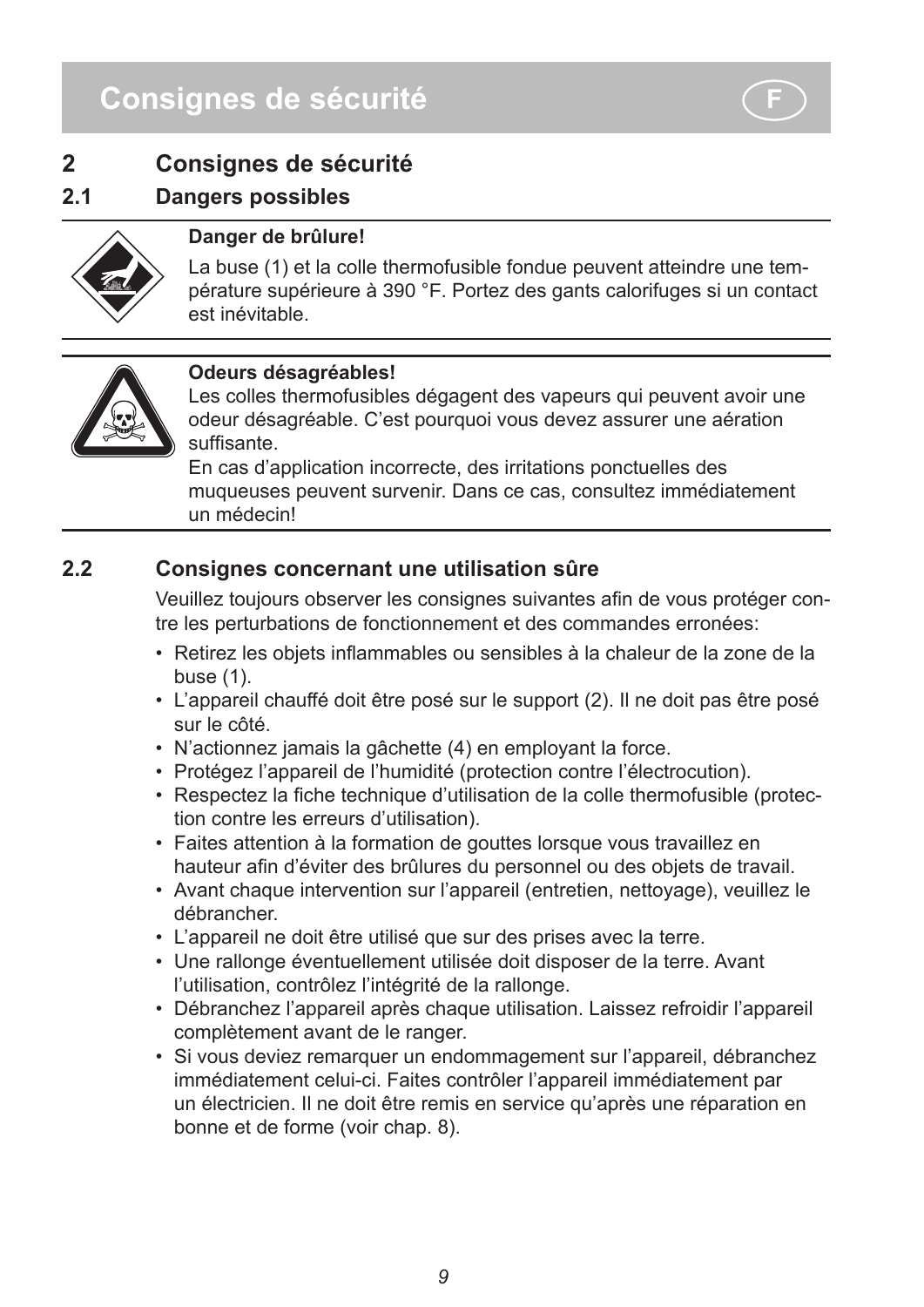

### **3 Utilisation**

Respectez toujours les consignes de sécurité mentionnées dans le chapitre 2.



### **Attention !**

Afin d'éviter tout risque de blessure ou d'endommagement de l'appareil, respectez les indications suivantes :

- 1. ne placez jamais sur le côté l'appareil encore chaud. La colle pourrait s'échapper de manière incontrôlée. Danger de brûlures !
- Les résidus de colle restés dans la chambre de fusion ne doivent 2. pas être éliminés par quelque procédé agressif que ce soit (avec un grattoir ou un tournevis p. ex.) Le revêtement intérieur de la chambre de fusion pourrait être endommagé.
- 3. Les cartouches de colle "congelées" ne doivent jamais être ouvertes par la manière forte (avec une pince p. ex.).

### **3.1 Mise en service**

- 1. Branchez la fiche secteur (6) sur une prise de courant de sécurité.
- 2.Mettez l'appareil en circuit sur l'interrupteur marche/arrêt (5). Le voyant d'utilisation rouge de l'interrupteur marche/arrêt (5) s'allume. L'appareil chauffe immédiatement.
- 3.De la colle liquide peut sortir de la buse lorsque la cartouche de colle est déjà en place. C'est pourquoi vous devez poser l'appareil sur un support approprié. Laissez l'appareil chauffer pendant env. 6…8 minutes (selon le type de colle).
- 4. Enfichez la cartouche de colle thermofusible à travers l'ouverture située à l'arrière de l'appareil jusque dans la douille d'isolation noire (8).

### **3.2 Réglage de la température**



Réglez la température à la valeur souhaitée en ajustant le bouton rotatif (3) à l'aide du tournevis fourni (9).

A la livraison, l'appareil est réglé sur une température de 356…374 °F.

### **3.3 Réglage de la limitation de course**

La position finale avant de la gâchette est réglée par la limitation de course. Ainsi, l'utilisateur peut

- obtenir un réglage confortable pour lui de la gâchette ou
- régler un dosage précis de la colle par course de travail.

Pour régler la limitation de course, effectuez les étapes suivantes:

- 1.Dévissez le contre-écrou (7a).
- 2.Réglez la vis de réglage (7) de telle sorte que la gâchette ait la position initiale désirée et que la quantité de colle désirée par course de travail soit appliquée.
- 3. Serrez à fond le contre-écrou (7a) pour fixer le réglage.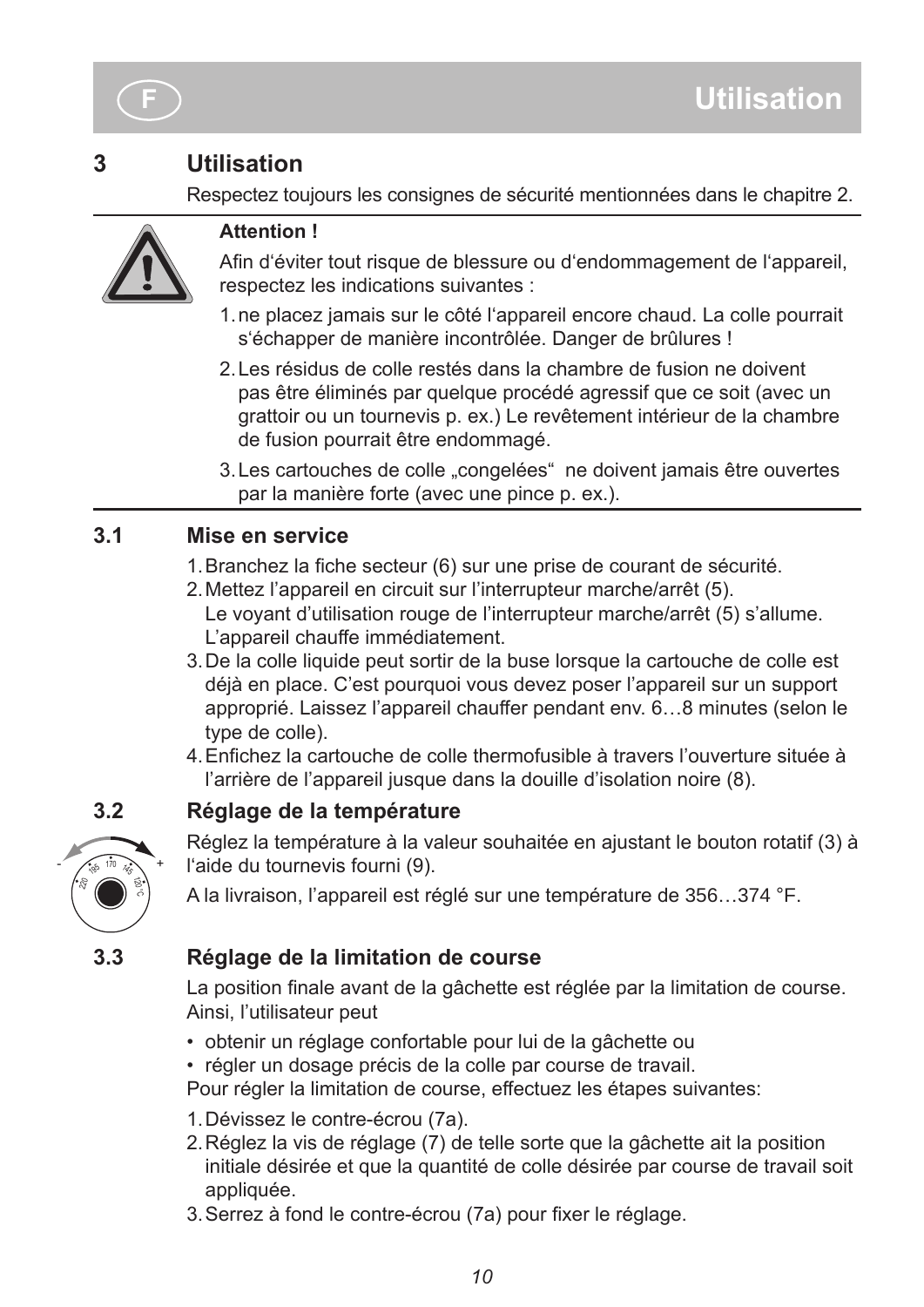### **Utilisation**



### **3.4 Consignes de traitement**

Veuillez respecter les conseils et consignes suivantes afin d'obtenir toujours des collages parfaits:

- Les surfaces à coller doivent avoir une température ambiante et être libres de poussières, graisse et humidité. Des restes de cires, huiles de décoffrage, plastifiants ou imprégnations sur les pièces peuvent provoquer tôt ou tard un décollement du collage.
- Appliquez la colle thermofusible en forme de chenille ou de points. Les grands points de colle restent adhésifs plus longtemps que les petits. Pressez les pièces immédiatement après l'application pendant quelques secondes.
- • Appliquez la colle lentement et continuellement afin que la température de traitement soit respectée.

### **3.5 Changement de colle**

Pour changer de type de colle, expulsez le reste de l'ancienne colle avec la nouvelle cartouche de colle.

Ne retirez en aucun cas l'ancienne cartouche de colle de l'appareil. Vous pourriez ainsi endommager le mécanisme de transport!

### **3.6 Pauses/fin de travail**

Mettez l'appareil hors circuit sur l'interrupteur secteur (5) si vous n'avez probablement pas besoin de colle pendant plus de 20…25 minutes.

La colle peut rester dans l'appareil et être de nouveau fondue plus tard.

### **3.7 Changement de buse**



### **Danger de brûlure!**

Pour les étapes de travaux suivants, portez en tout cas des gants calorifuges!

Un grand nombre de buses spéciales sont disponibles pour des tâches spéciales. Effectuez les étapes suivantes pour le changement de la buse:

- 1.Chauffez l'appareil.
- 2.Coupez l'appareil du secteur en le débranchant.
- 3.Dévissez la buse (1). N'actionnez en aucun cas la gâchette afin d'éviter une sortie non contrôlée de colle.
- 4.Vissez à la main à fond la buse de rechange.

L'appareil peut être ensuite remis en service.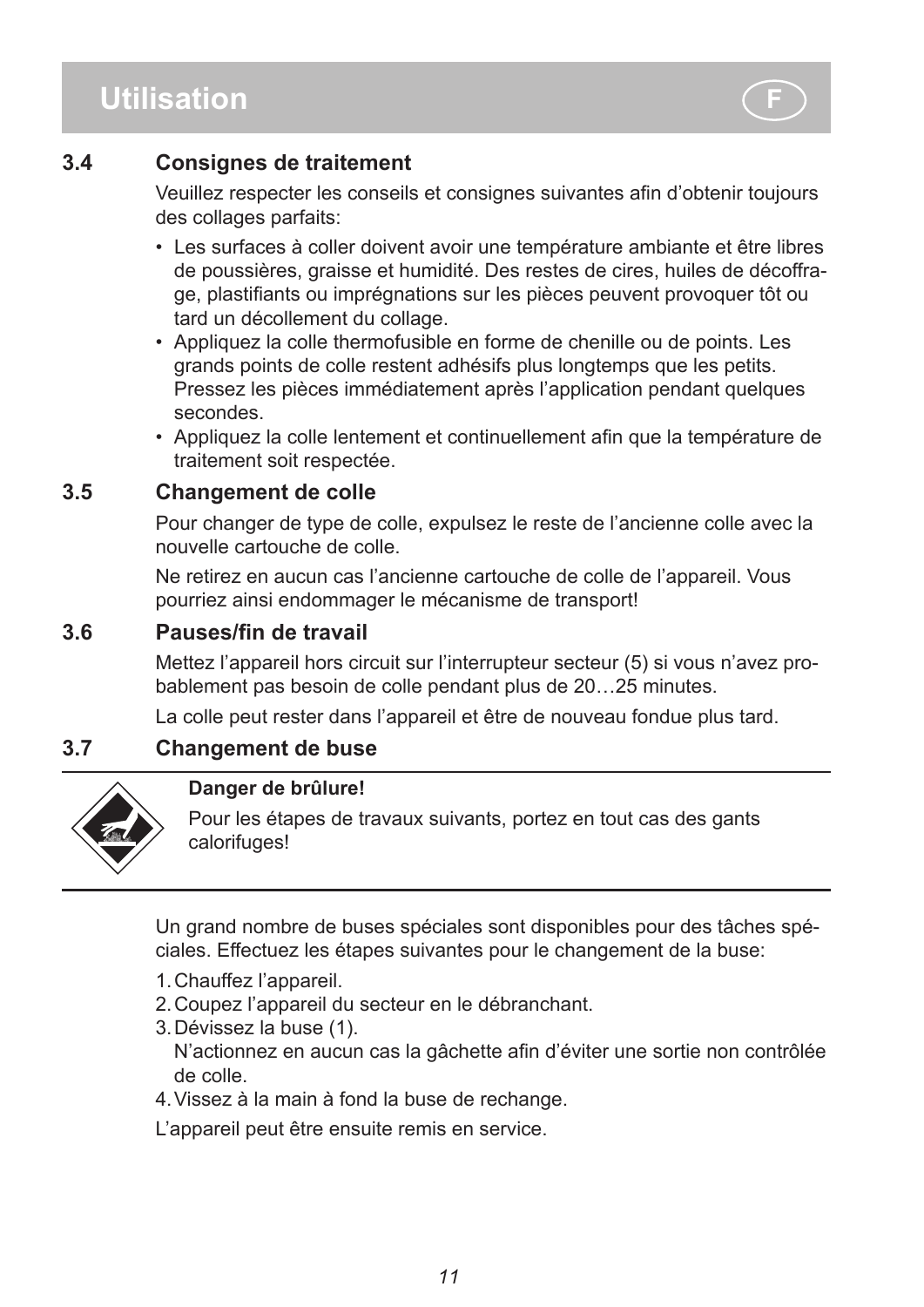

### **4 Maintenance**

L'appareil est sans maintenance. Il ne possède aucune pièce d'usure.

### **5 Réparation**

Les réparations ne doivent être effectuées que par des électriciens.

Pour votre sécurité, profitez de notre service de remplacement qui vous épargnera du temps et de l'argent.

### **6 Accessoires**

Un grand nombre de buses de fusion sont disponibles pour l'utilisation des pistolets à colle thermofusible. Informez-vous auprès de votre concessionnaire ou conseiller-spécialiste.

### **7 Garantie**

L'appareil a été développé et fabriqué selon le dernier état de la technique. Nous offrons au premier acheteur une garantie sur le fonctionnement, le matériau et le façonnement conformément aux prescriptions légales. L'usure normale est exclue.

La garantie s'éteint si l'on peut constater un traitement incorrect, l'emploi de la force, une réparation par un tiers et le montage de pièces de rechange autres que des pièces originales.

La garantie s'étend à l'entretien ou au remplacement selon notre choix. Toute garantie allant au-delà de notre fourniture est exclue étant donné que nous n'avons pas d'influence sur l'utilisation correcte et conforme de l'appareil.

Veuillez observer nos conditions générales de vente!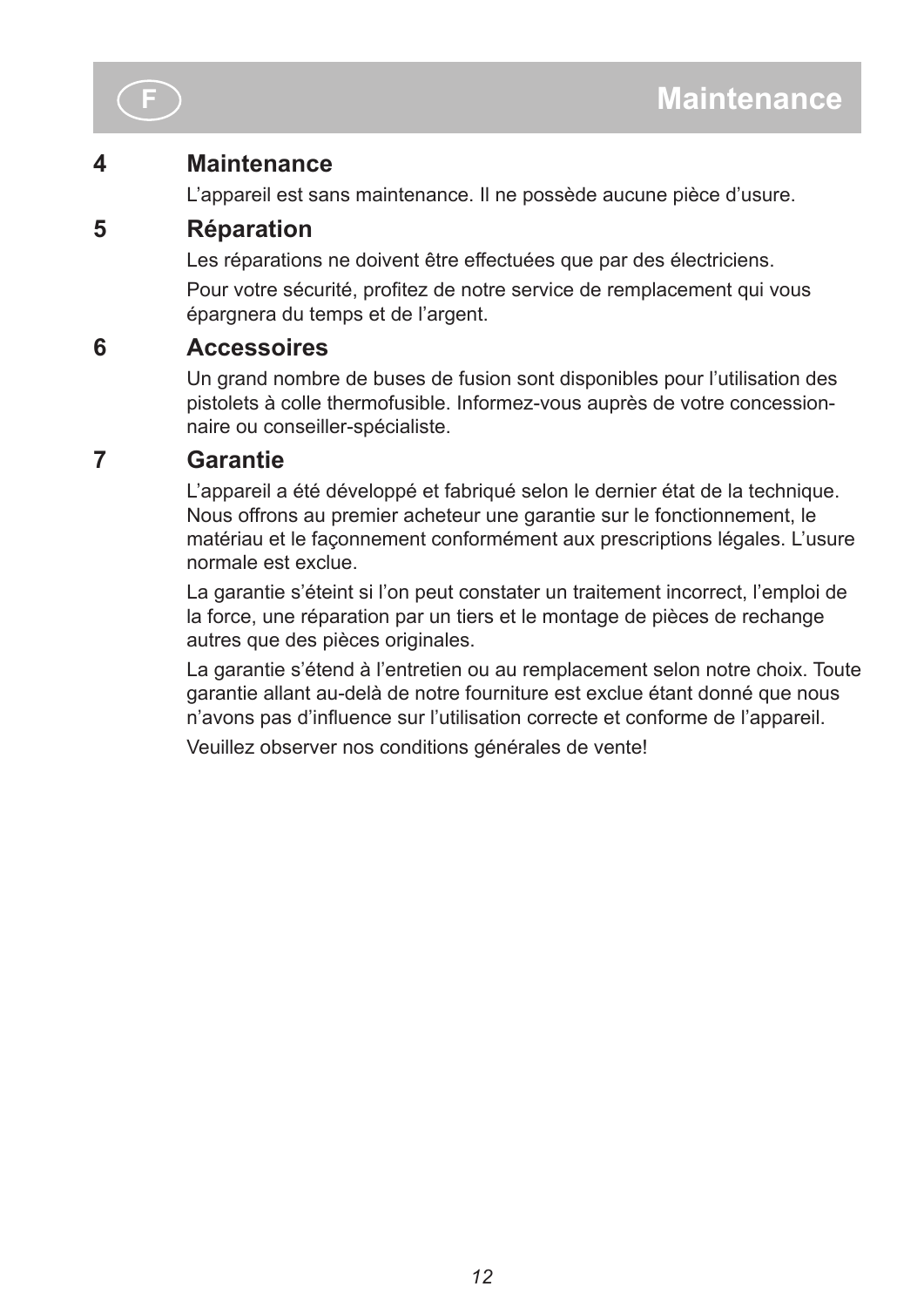### **1 Generalidades**

Rogamos lea atenta e íntegramente estas instrucciones de servicio antes de la primera puesta en marcha de la pistola de pegar HB 220. Preste especial atención a las indicaciones de seguridad del capítulo 2.

Estas instrucciones de servicio deben permanecer siempre accesibles a todos los usuarios.

Todos los números de posición mencionados en estas instrucciones de servicio (p. ej. "tobera (1)") se refieren a la ilustración de la página 2.

### **1.1 Ámbito de aplicación**

La pistola de pegar HB 220 ha sido diseñada para el trabajo con adhesivos termoplásticos en forma de vela (utilización acorde a la finalidad especificada). Cualquier otra utilización es inadmisible.

**1.2 Datos técnicos**

| Designación                                                               | <b>HB 220</b>                                                                         |  |
|---------------------------------------------------------------------------|---------------------------------------------------------------------------------------|--|
| Volumen de suministro                                                     | Pistola de pegar, destornillador, tobera de<br>sustitución, instrucciones de servicio |  |
| Dimensiones [in]                                                          | $11.4 \times 9 \times 2.16$                                                           |  |
| Peso [oz]                                                                 | 21.1                                                                                  |  |
| Tensión de servicio [V CA]                                                | 110120, 60 Hz                                                                         |  |
| Consumo de potencia [W]                                                   | 220                                                                                   |  |
| Clase de aislamiento Clase                                                | 1                                                                                     |  |
| Clase de protección                                                       | IP20                                                                                  |  |
| Temperatura de trabajo [°F]                                               | 284428, preajustada a 356374                                                          |  |
| Regulación <del>/WWWWWWWWWWWWWW</del> Regulador de temperatura bimetálico |                                                                                       |  |
| Adhesivo                                                                  | Adhesivo termoplástico en forma de<br>vela, $Ø$ 1/2 mm                                |  |
| Rendimiento adhesivo [lb/h*]                                              | 1.52.6                                                                                |  |
| * según la temperatura y la viscosidad del adhesivo                       |                                                                                       |  |

### **1.3 Elementos del equipo**

|    | Tobera de fusión                                           |
|----|------------------------------------------------------------|
| 2  | Estribo de soporte                                         |
| 3  | Ajuste de temperatura                                      |
|    | Gatillo                                                    |
| 5  | Interruptor de conexión/desconexión                        |
| 6  | Cable de red                                               |
|    | Tornillo de ajuste para limitación de carrera              |
| 7a | Contratuerca para limitación de carrera                    |
| 8  | Casquillo aislante                                         |
| 9  | Destornillador (incluido en el volumen de sumi-<br>nistro) |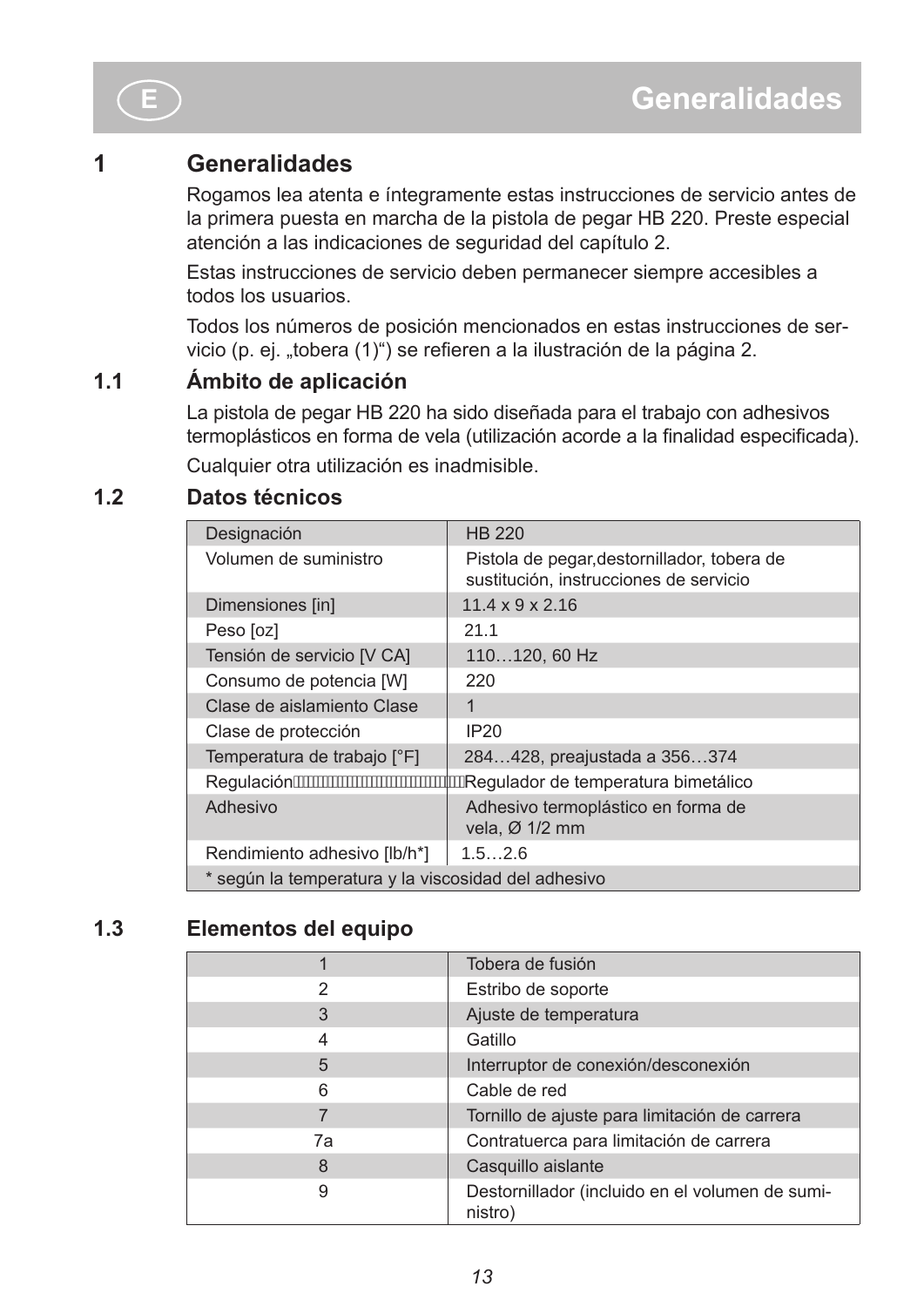### **2 Indicaciones de seguridad**

### **2.1 Peligros potenciales**



### **¡Peligro de quemaduras!**

La tobera (1) y el adhesivo termoplástico fundido pueden superar los 390 °F. Lleve guantes termoprotectores cuando el contacto resulte inevitable.



#### **¡Molestias por malos olores!**

Los adhesivos termoplásticos emiten vapores que pueden resultar molestos desde el punto de vista olfativo. Por tal motivo, debe ocuparse de que la ventilación sea suficiente.

En caso de manipulación inadecuada pueden presentarse ocasionalmente irritaciones de las mucosas. ¡En tal caso, visite inmediatamente a un médico!

### **2.2 Indicaciones para un funcionamiento seguro**

Para evitar las averías derivadas del funcionamiento y los manejos incorrectos, cumpla siempre de modo estricto las siguientes indicaciones:

- • Retire los objetos inflamables o termosensibles de la zona de la tobera (1).
- El aparato caliente debe depositarse sobre el estribo de soporte (2). No debe colocarse sobre uno de los lados.
- No accione nunca el gatillo (4) de modo violento.
- Proteja el aparato de la humedad y el agua (protección frente a descarga eléctrica).
- Tenga en cuenta la hoja informativa para manipulación del adhesivo termoplástico (protección frente a errores de manipulación).
- Preste atención durante el trabajo por encima de la cabeza a la posible formación de gotas para evitar así las quemaduras al personal o la combustión de los objetos de trabajo.
- Retire el enchufe de red antes de cada intervención en el aparato (mantenimiento, limpieza).
- El equipo sólo debe utilizarse en tomas de corriente con conductor de protección.
- Un eventual cable de prolongación debe disponer de un conductor de protección. Antes de la utilización del cable de prolongación compruebe que su estado sea correcto.
- Extraiga el enchufe de red después de cada utilización. Deje que el aparato se enfríe completamente antes de su almacenamiento.
- Si detectase algún daño en el aparato o en el cable de red, extraiga inmediatamente el enchufe de red. Encargue la revisión inmediata del aparato a un técnico electricista. El aparato sólo debe ponerse de nuevo en funcionamiento una vez realizada la reparación oportuna (véase el cap. 8).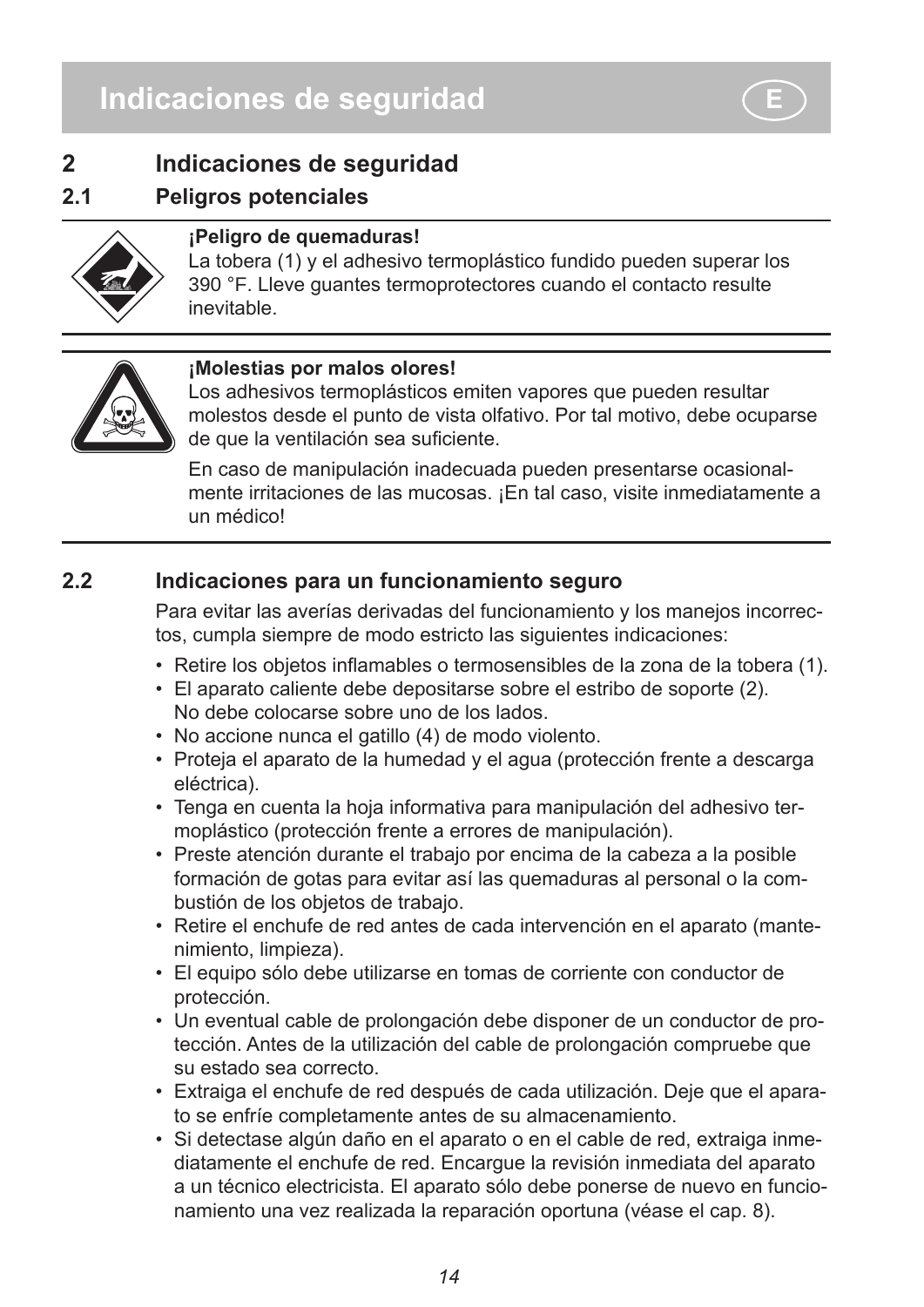

### **3 Funcionamiento**

Preste siempre especial atención a las indicaciones de seguridad del capítulo 2.



### **¡Atención!**

Tenga en cuenta las siguientes indicaciones para evitar el peligro de lesiones físicas y los daños en el aparato:

- No depositar nunca el aparato de lado cuando se encuentra caliente 1. por funcionamiento, puede salir adhesivo de forma incontrolada. ¡Peligro de quemaduras!
- Los restos de adhesivo que queden en la cámara de fusión no deben 2. nunca retirarse empleando la fuerza (p. ej. con una rasqueta o un destornillador). El recubrimiento interior de la cámara de fusión puede resultar dañado.
- 3. Las velas de adhesivo termoplástico "congeladas" no deben despegarse nunca mediante el empleo de la fuerza (p. ej. con una tenaza).

### **3.1 Puesta en marcha**

- 1.Acople el enchufe de red (6) en una toma de corriente con contacto de puesta a tierra.
- 2.Conecte el aparato en el interruptor de conexión/desconexión (5). El piloto rojo de funcionamiento del interruptor de conexión/desconexión (5) se ilumina. El aparato se calienta inmediatamente.
- 3.Con una vela de adhesivo ya incorporada, puede salir el adhesivo líquido de la tobera. Deposite el aparato sobre una base apropiada. Deje que el equipo se caliente durante aprox. de 6 a 8 minutos (según el tipo de adhesivo).
- 4. Inserte la vela de adhesivo termoplástico a través de la abertura situada en el lado posterior del aparato hasta el casquillo aislante negro (8).

### **3.2 Ajuste de la temperatura**



Ajuste la temperatura al valor deseado mediante el botón giratorio (3) ayudándose con el destornillador (9) suministrado.

En estado de entrega, el aparato está ajustado a una temperatura de entre 356 y 374 °C.

### **3.3 Ajuste de la limitación de carrera**

Mediante la limitación de carrera, se ajusta la posición final delantera del gatillo. De este modo, el usuario puede

- obtener un ajuste confortable del gatillo para sí mismo o
- • ajustar una dosificación precisa del adhesivo por carrera útil.

Para el ajuste de la limitación de carrera realice los siguientes pasos:

- 1. Afloje la contratuerca (7a).
- 2.Regule el tornillo se ajuste (7) de modo que el gatillo disponga de la posición de inicio deseada o se aplique la cantidad de adhesivo deseada por carrera útil.
- 3. Apriete la contratuerca (7a) para fijar el ajuste.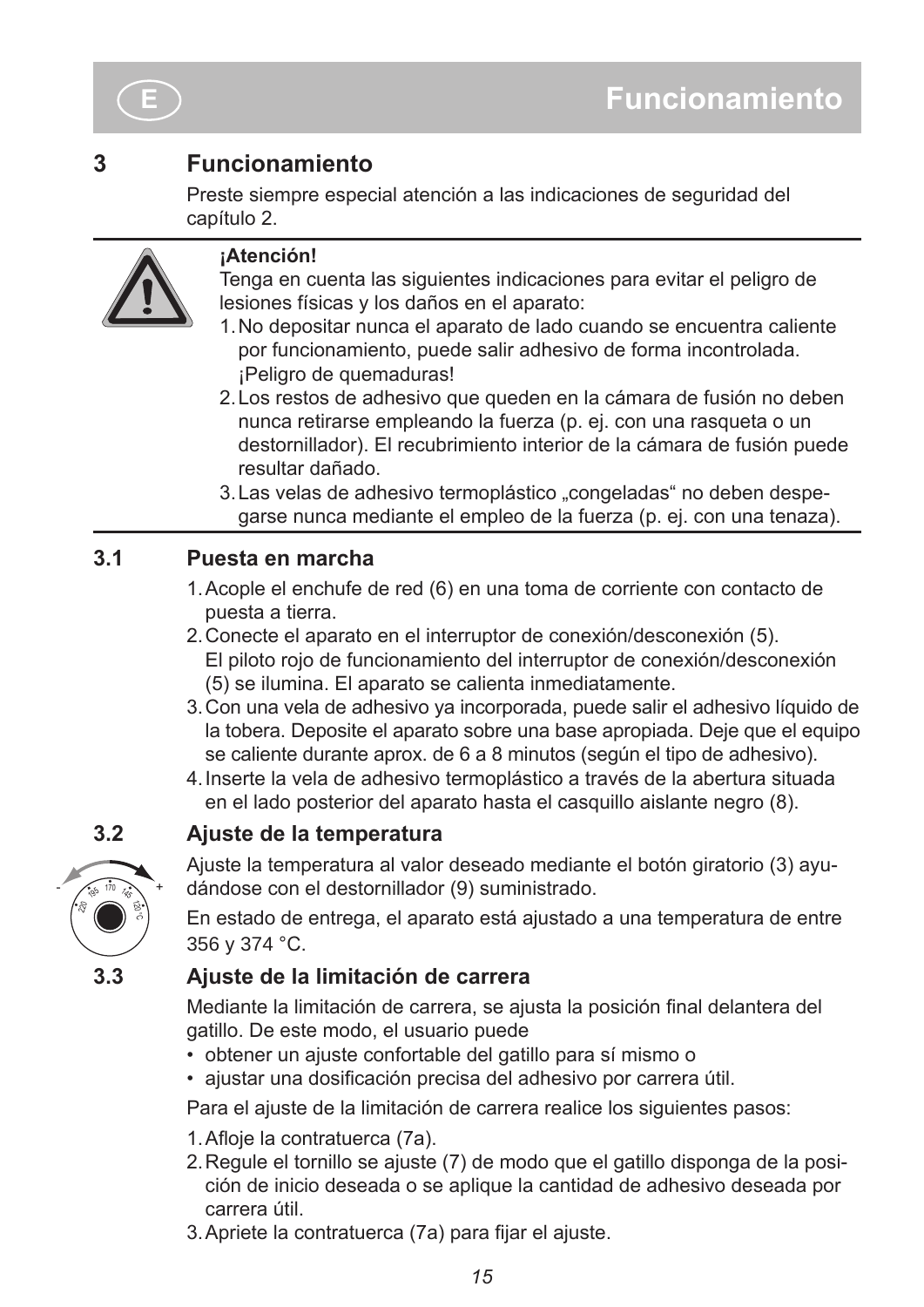### **3.4 Indicaciones de manipulación**

Rogamos tenga en cuenta los siguientes consejos e indicaciones para lograr siempre unas uniones adhesivas perfectas:

- Las superficies por pegar deben estar a temperatura ambiente y deben permanecer exentas de polvo, grasa y humedad. Los restos de cera, aceites de separación, ablandadores o impregnaciones en las piezas de trabajo pueden provocar inmediatamente o a posteriori una disolución de la adhesión.
- • Aplique el adhesivo termoplástico en forma de punto o cordón. Los puntos de adhesivo grandes permanecen con capacidad adhesiva por más tiempo que los pequeños. Apriete una contra otra firmemente las piezas de trabajo durante unos segundos inmediatamente después de la aplicación del adhesivo.
- Aplique el adhesivo de modo lento y continuo para evitar una caída por debajo de la temperatura de manipulación.

### **3.5 Cambio del adhesivo**

Para cambiar el tipo de adhesivo, expulse el resto del adhesivo antiguo mediante la nueva vela de adhesivo.

No extraiga en ningún caso del aparato la antigua vela de adhesivo. ¡De lo contrario podría dañarse el mecanismo de transporte!

### **3.6 Pausas/Finales de trabajo**

Desconecte el aparato en el interruptor de red (5) cuando previsiblemente no vaya a necesitar adhesivo durante un período superior a los 20 - 25 minutos.

El adhesivo puede permanecer en el aparato y fundirse de nuevo más tarde.

### **3.7 Sustitución de la tobera**



#### **¡Peligro de quemaduras!**

¡Durante las fases de trabajo descritas a continuación deben llevarse siempre guantes de protección térmica!

Para tareas especiales existen a disposición una buen número de toberas opcionales. Para la sustitución de la tobera realice los siguientes pasos:

- 1.Caliente el aparato.
- 2.Desconecte el aparato de la red de alimentación extrayendo el enchufe de red.
- 3.Desatornille la tobera (1). No accione bajo ninguna circunstancia el gatillo, con el fin de evitar una salida incontrolada del adhesivo.
- 4. Atornille firmemente la tobera de sustitución.

A continuación, el aparato puede ponerse inmediatamente de nuevo en funcionamiento.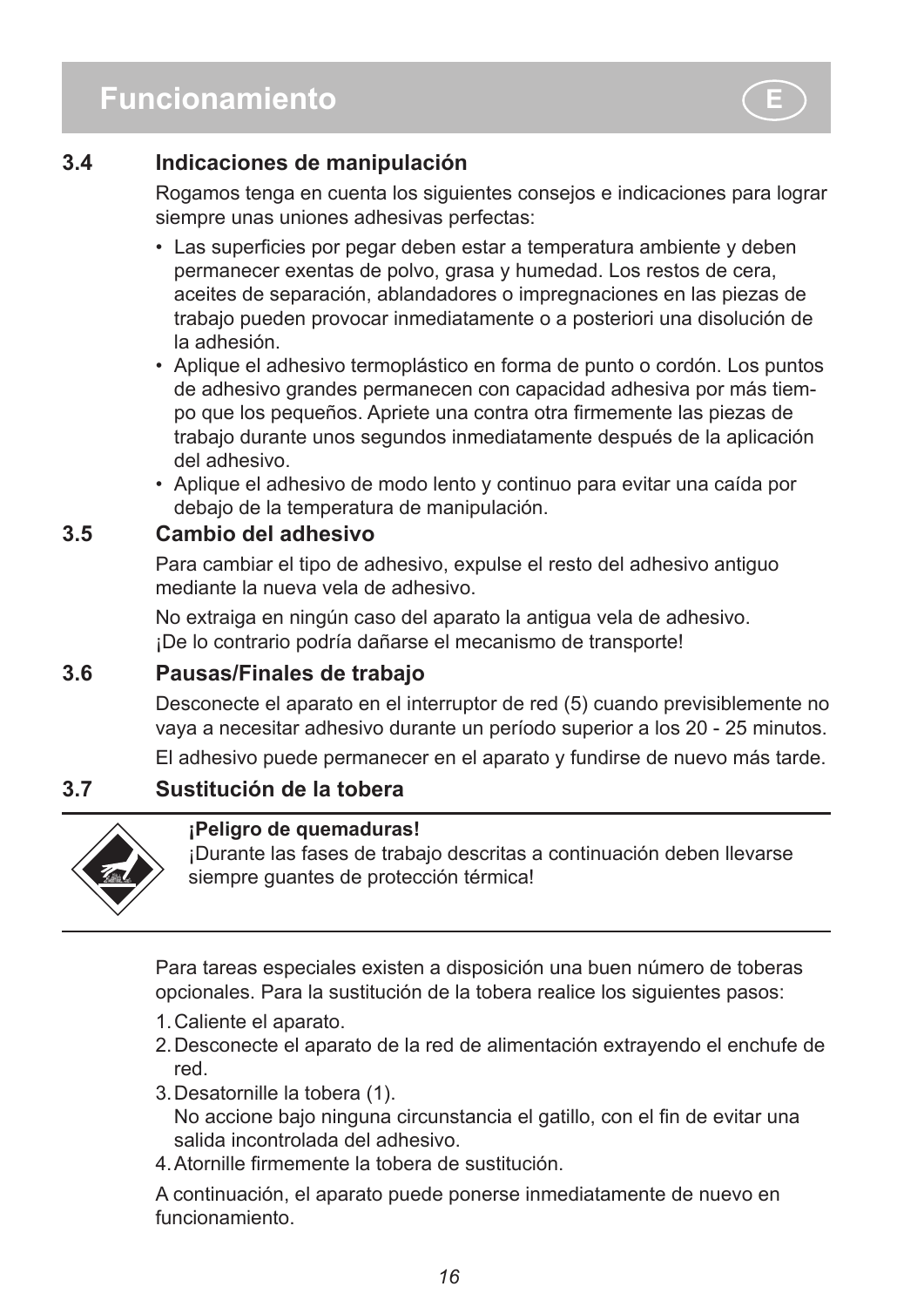

### **4 Mantenimiento**

El aparato está exento de mantenimiento. No dispone de ninguna pieza sometida a desgaste.

### **5 Reparación**

Las reparaciones deben realizarse exclusivamente por parte de personal técnico electrónico.

Utilice para su seguridad nuestro servicio de sustitución rápido y económico.

### **6 Accesorios**

Para el funcionamiento de la pistola de adhesivo termoplástico se dispone de un amplio número de toberas de fusión. Infórmese en su distribuidor o comercio especializado.

### **7 Garantía**

El equipo ha sido desarrollado y fabricado según el último estado de la técnica. Ofrecemos al primer comprador una garantía por funcionamiento, material y manipulación de acuerdo con las prescripciones legales. Queda excluido el desgaste normal.

La garantía se extingue en caso de que se constate manejo inadecuado, empleo de violencia, reparación por parte de terceros y montaje de piezas de sustitución que no sean originales .

La garantía puede constar de reparación o sustitución según nuestros criterio. Queda excluida una garantía que vaya más allá de nuestro volumen de suministro puesto que no podemos influir en la aplicación correcta y profesional del aparato.

¡Rogamos tenga en cuenta nuestras condiciones comerciales!